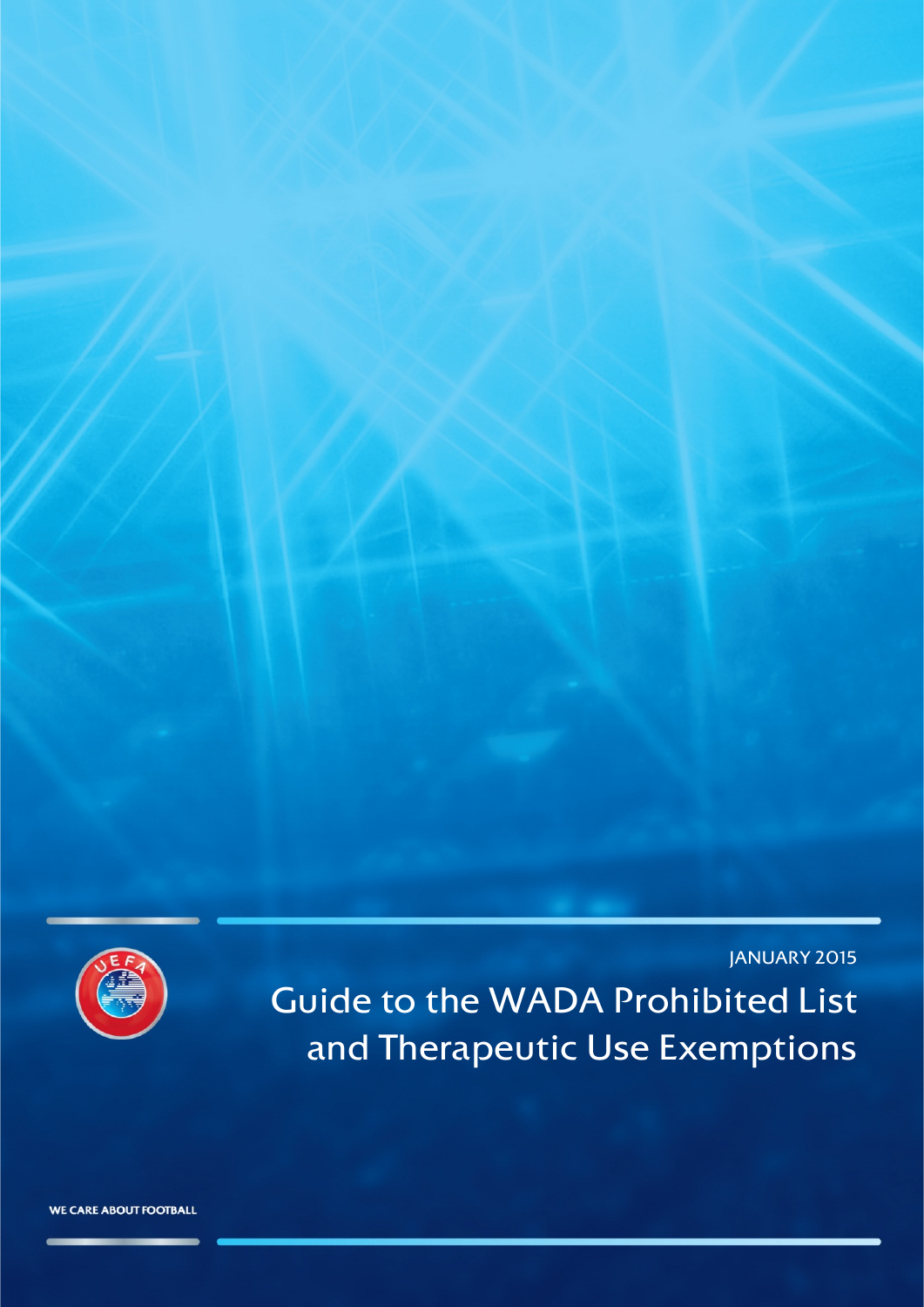# <span id="page-1-0"></span>**Contents**

| <b>The WADA Prohibited List</b>          |  |
|------------------------------------------|--|
| <b>Therapeutic Use Exemptions (TUEs)</b> |  |
| <b>Requirements for asthma TUEs</b>      |  |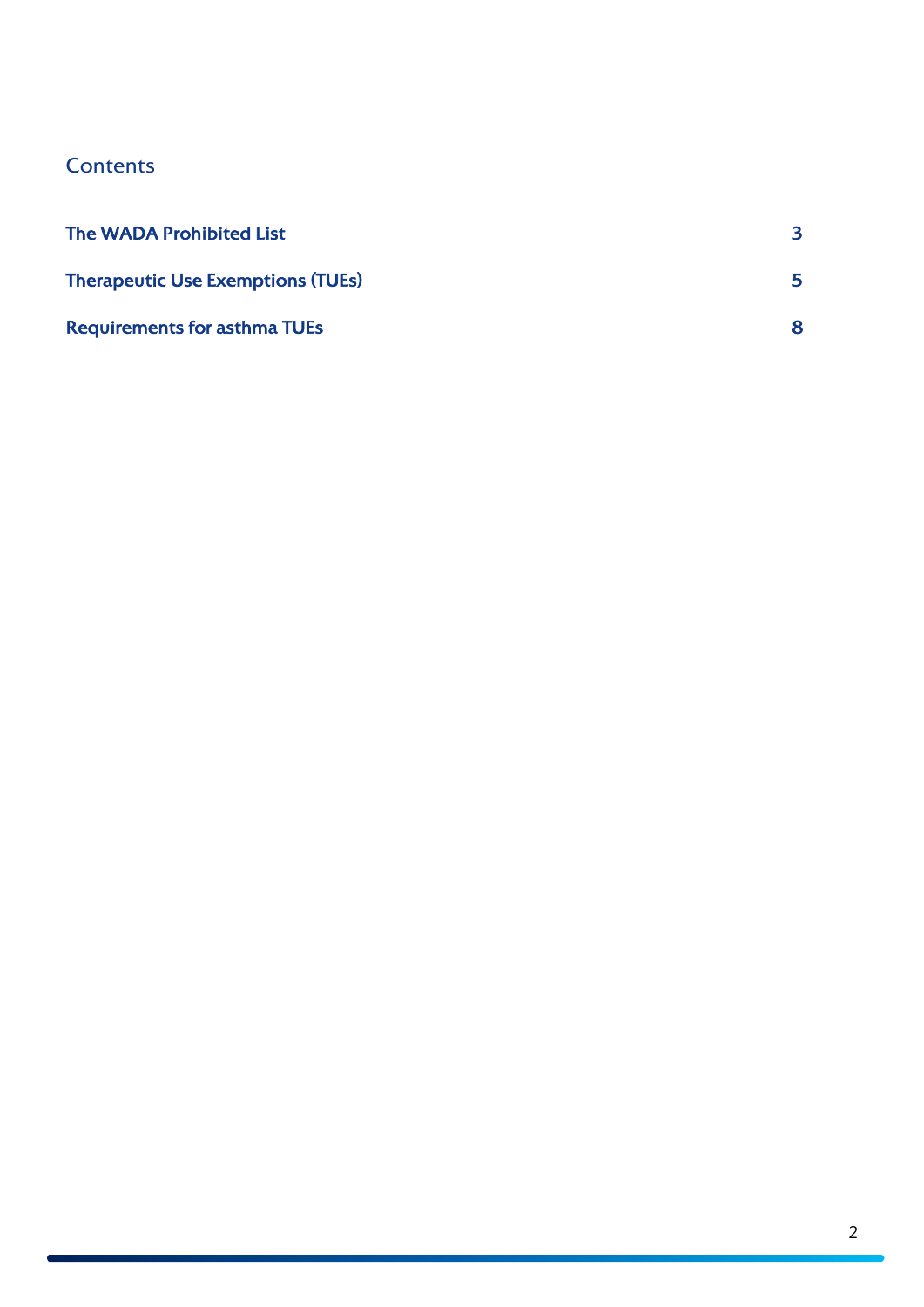## The WADA Prohibited List

## What is the WADA Prohibited List?

The WADA Prohibited List is a list of the substances and methods which are prohibited in sport. Some substances on the list are prohibited at all times (both in- and out-of-competition), while others are prohibited in-competition only. Methods on the list are prohibited at all times. The list is published by the World Anti-Doping Agency (WADA) and is updated every year.

## What is my responsibility towards the Prohibited List?

Paragraph 2.01b of the UEFA Anti-Doping regulations states: "*It is each player's personal duty to ensure that no prohibited substance enters his body and that no prohibited method is used. Accordingly, it is not necessary that intent, fault, negligence or knowing use on the player's part be demonstrated in order to establish an anti-doping rule violation for use of a prohibited substance or prohibited method*."

Prohibited substances can be found in common medicines, and studies have shown that many nutritional supplements are contaminated with them. You must therefore be particularly careful if you are ill or if you decide to use nutritional supplements.

## What is the difference between substances prohibited in-competition and those prohibited at all times?

Some substances (e.g. anabolic steroids) are prohibited at all times because they can have long-term performance enhancing effects when used as part of a training or recovery programme. Other substances, such as masking agents, are prohibited at all times because they can be used to hide evidence of doping.

Out-of-competition use of a substance which is only prohibited in-competition is not an anti-doping rule violation. However, many substances can stay in the body for a long time, and if you test positive for such a substance after an in-competition doping control, this would be an anti-doping rule violation.

All substances and methods on the Prohibited List are prohibited in-competition.

## What is a specified substance?

Some substances on the Prohibited List are classified as specified substances. If you test positive for a specified substance, you would receive an initial ban of up to two years rather than the four years which is standard for substances which are not specified. This is because WADA recognises that substances can enter a player's body inadvertently, without necessarily having been used with the intention of doping.

#### Can prohibited substances be present in common medicines?

Yes. Many common medications, including painkillers and treatments for colds and flu, contain substances that appear on the Prohibited List.

You should be particularly careful with medications in your family medicine cabinet. Also, if you travel abroad, you should remember that medications which have the same brand name may differ in composition depending on the country of purchase. In one country, a product may be free from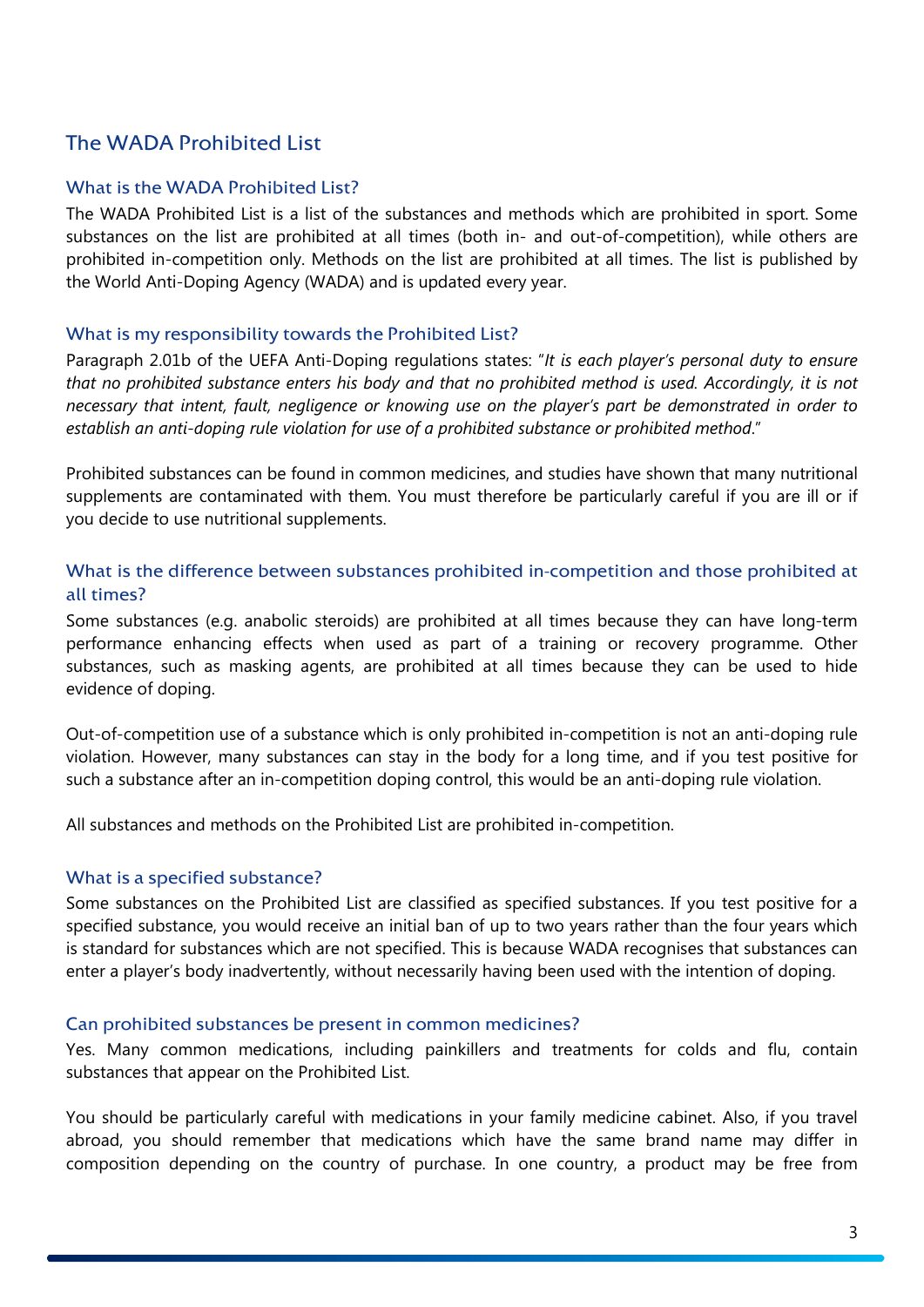prohibited substances, while in another country a product with the same name and packaging may contain a prohibited substance. You should never take any medication without first checking with your team doctor, and if you regularly need to take a particular medication, take it with you when you travel.

#### Can prohibited substances be present in nutritional supplements?

Yes. The results of studies recently carried out on nutritional supplements used by athletes have shown that many of these products are contaminated with prohibited substances, including anabolic steroids and stimulants. The ingredient lists on most supplements rarely indicate that they contain prohibited substances.

You should also be aware that some prohibited substances have several different names. For example, there have been many cases in recent years of athletes from several sports, including football, testing positive for the banned stimulant methylhexaneamine, which is commonly found in supplements. Methylhexaneamine is also known as dimethylamylamine, geranamine, Forthane, 2-amino-4 methylhexane, geranium root extract and geranium oil. Although one of these names may be listed in the ingredients of a supplement, the official name of methylhexaneamine will almost certainly not be.

You must be extremely careful with the use of nutritional supplements as you would face disciplinary sanctions in the event of a positive doping test, even if you had accidentally consumed a prohibited substance via the supplement.

#### What should I do if I have to take any medication or a food supplement?

Given the disciplinary consequences that you may face in the event of an anti-doping rule violation, you should be aware of the contents of the Prohibited List, and before taking any medication or food supplements you should consult your team doctor or your national anti-doping organisation (NADO). You can also ask for advice at [anti-doping@uefa.ch.](mailto:anti-doping@uefa.ch)

#### What should I do if I am injured or ill and have to take a medication on the Prohibited List?

You have to apply for a Therapeutic Use Exemption (TUE). The section below gives more information about TUEs.

#### Where can I find out more about the WADA Prohibited List?

You can print out the 2015 WADA Prohibited List, and the summary of changes compared to the 2014 List, from UEFA.org: <http://www.uefa.org/protecting-the-game/anti-doping>

More information is also available on WADA's website [\(www.wada-ama.org\)](http://www.wada-ama.org/), or you can contact your NADO.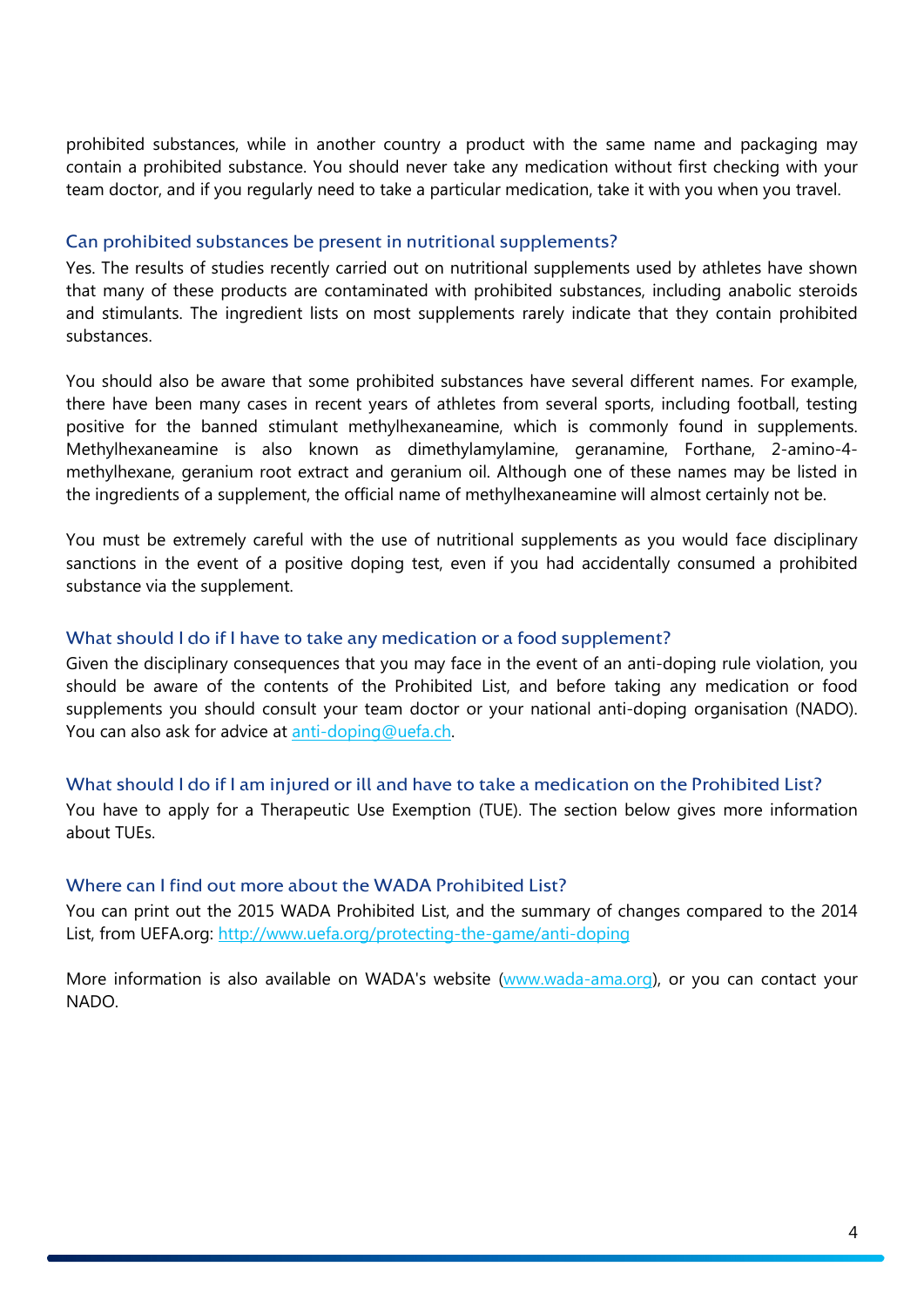# <span id="page-4-0"></span>Therapeutic Use Exemptions

## What is a Therapeutic Use Exemption (TUE)?

A Therapeutic Use Exemption is the permission to use, for therapeutic purposes, substances or methods on the WADA Prohibited List, i.e. substances or methods whose use would otherwise be prohibited.

Like everyone else, footballers have illnesses and conditions that require them to take medication, but if the only suitable medication is on the Prohibited List, you must apply for a TUE before you use it.

TUEs are only approved if you cannot take a permitted treatment instead, so you should consult your team doctor to consider possible alternative treatments before applying.

## How do I get a TUE?

If you are registered to participate in a UEFA competition, or if you are playing in a senior-level international friendly match, you must apply for a TUE from UEFA. You must not apply to your NADO, to FIFA or to WADA.

- Download the TUE application form from the anti-doping section of UEFA.org: [http://www.uefa.org/protecting-the-game/anti-doping.](http://www.uefa.org/protecting-the-game/anti-doping)
- Ask your doctor to complete the form in block capitals or in type. If the writing on the form is not clear, the form will be returned to you.
- The form must be accompanied by a statement from an appropriately qualified doctor confirming why you need the prohibited substance or method. This must also be supported by medical evidence and a detailed medical history, including the results of all examinations, laboratory investigations and scans which are relevant to the application.
- Both you and your doctor must sign the form.
- Fax the form and the supporting medical evidence to UEFA's confidential anti-doping fax: **+41 22 990 31 31**.
- If you have asthma and need to use a prohibited beta-2 agonist (e.g. terbutaline), you will need to undergo certain lung function tests and include the results of these tests with your application. See the requirements for asthma TUEs on page 8 for full details.
- You may not use the prohibited substance or method until your TUE application has been approved.

## I will be playing in an international youth friendly match and I need a TUE. To whom should I apply for the TUE?

Players participating in international friendly matches at youth level (i.e. up to and including U21) should apply to their NADO. If you are subsequently called up to play in an official UEFA youth competition, you must send this NADO TUE to UEFA for recognition before the start of the competition.

## Will the information in my TUE application remain confidential?

All the information contained in your TUE application will be treated as confidential medical data. The staff of UEFA's Anti-Doping Unit and all members of the UEFA TUE Committee are bound by confidentiality agreements.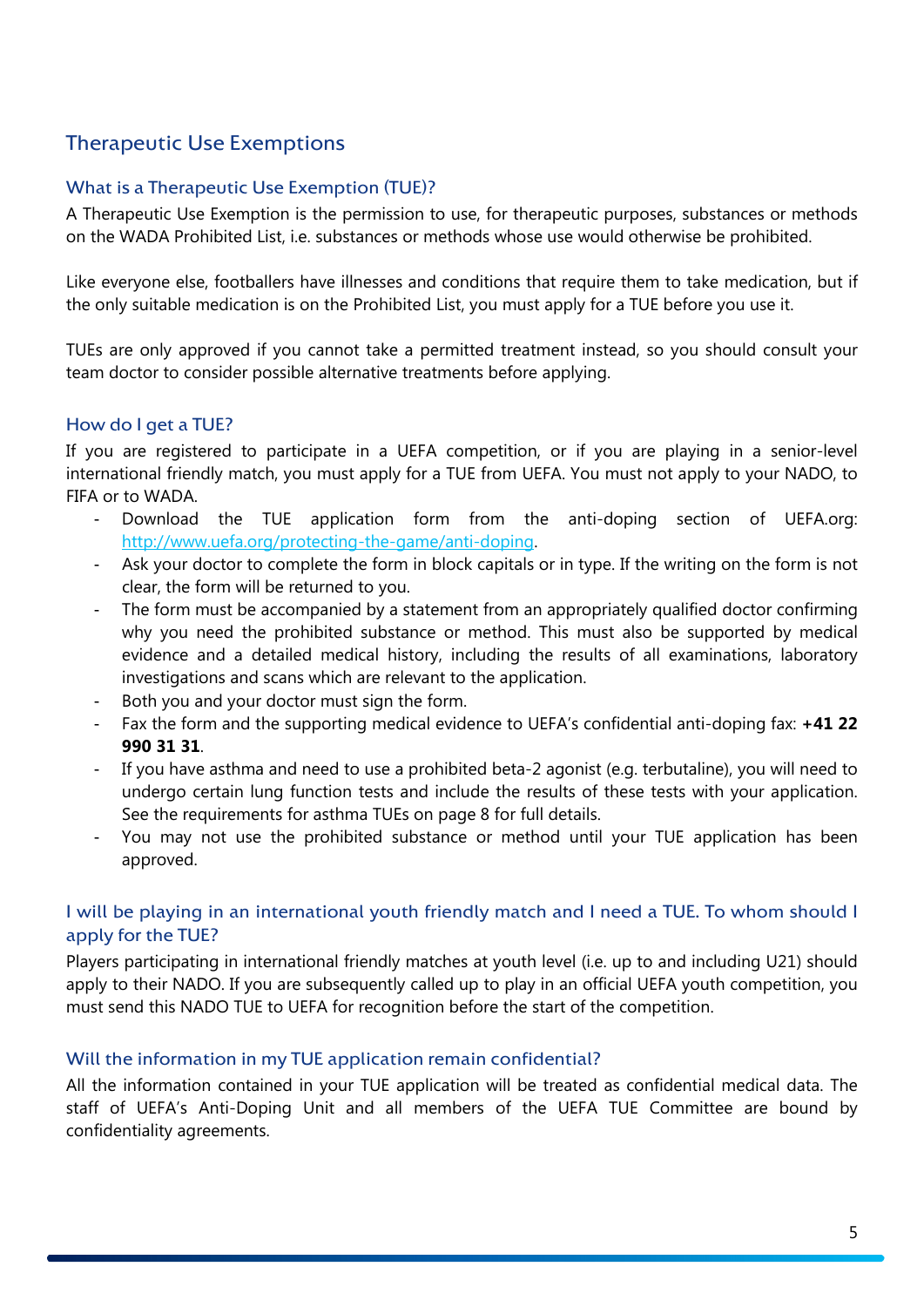## What are the criteria for granting a TUE?

The rules governing TUE applications and the criteria for granting a TUE are laid out in the WADA International Standard for TUEs. According to article 4.1 of this document, the main criteria for granting a TUE are the following:

- The player would experience significant health problems if the prohibited substance or method were not used.
- Therapeutic use of the prohibited substance or method is highly unlikely to produce any enhancement in performance beyond a return to the player's normal state of health.
- There is no reasonable therapeutic alternative to the use of the prohibited substance or method.
- The need to use a prohibited substance or method cannot be the result of the prior use, without a TUE, of a prohibited substance or method.

#### Who decides whether to grant me a TUE?

WADA requires all anti-doping organisations to have an independent TUE Committee to deal with TUE applications. Your TUE application will be assessed by UEFA's TUE Committee, which is made up of independent medical experts. Based on the medical evidence you send with your application, they will decide whether to grant you a TUE or whether to refuse the application. They may ask you to provide additional evidence or ask you to undergo further tests.

WADA issues guidance documents on many medical conditions to support the decisions of TUE Committees.

#### How long does the TUE application process take?

According to the WADA International Standard for TUEs, the UEFA TUE Committee should take a decision on your application as soon as possible, and within no more than 21 days of receiving your TUE application. If you have a chronic condition which requires treatment, you should therefore submit your TUE application well in advance of the beginning of the UEFA competition in which you are participating.

## What happens if I have a medical emergency? Do I have to wait up to 30 days to use the medication I need?

If you have a medical emergency which requires the immediate administration of a prohibited substance or prohibited method, you can apply for a TUE retroactively.

A retroactive TUE application will only be considered by the UEFA TUE Committee if there is a clear **medical** justification for the emergency use of a prohibited substance. Taking a prohibited substance to recover from an injury to be able to participate in a forthcoming important match is not a medical emergency.

#### How do I know if my TUE application has been successful?

If the TUE is granted by the UEFA TUE Committee, UEFA will fax the TUE certificate to you, along with copies to your club, national association, NADO, FIFA and WADA.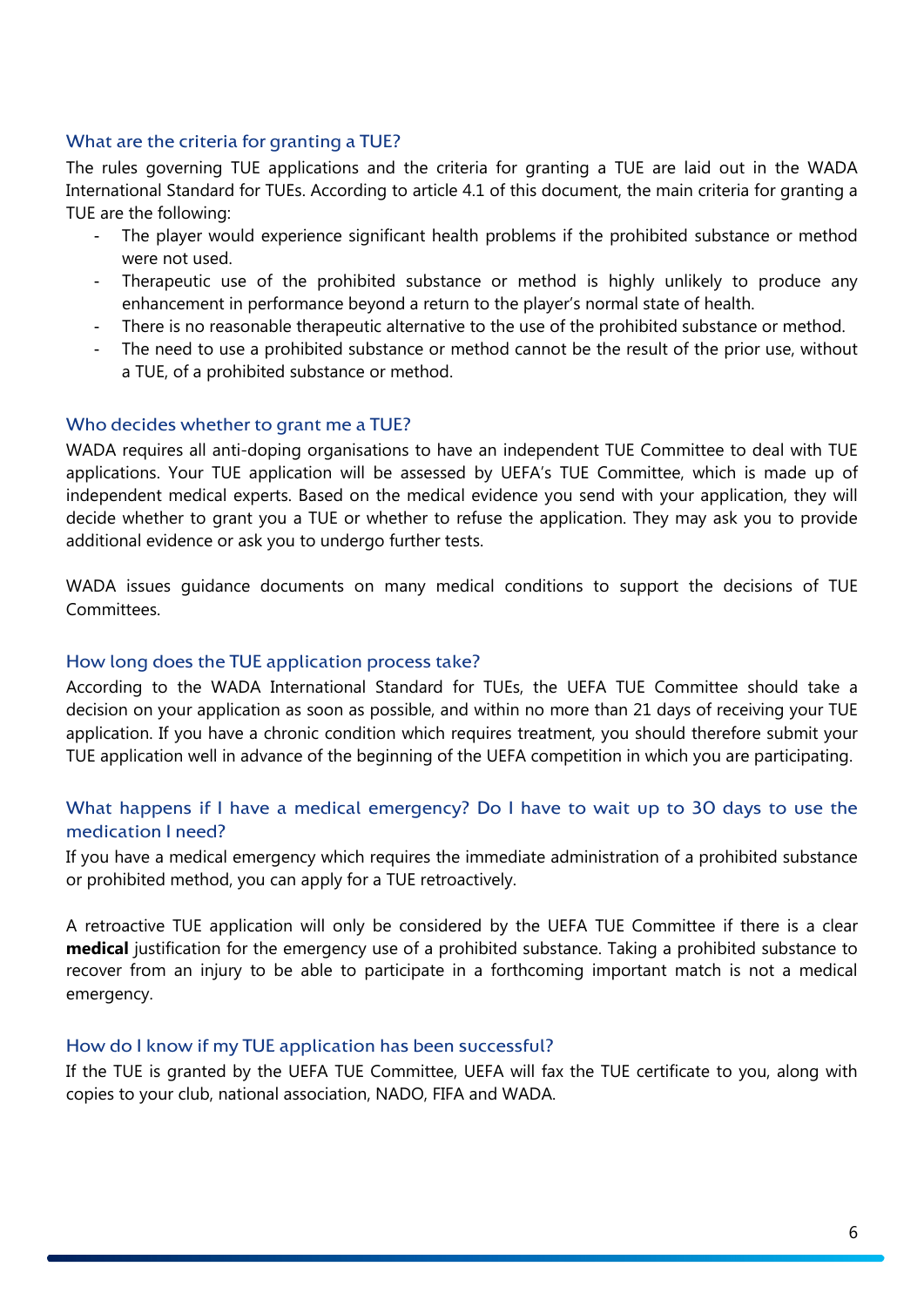## Does WADA review TUEs granted by UEFA?

WADA receives a copy of every TUE granted by UEFA, and can review the decision made by the UEFA TUE Committee. If WADA decides that the decision does not conform to the International Standard for TUEs, WADA may decide to revoke your TUE. If this is the case, you and UEFA may appeal to the Court of Arbitration for Sport (CAS) for a final decision.

#### What happens if UEFA refuses my TUE application?

If UEFA refuses your TUE application, you can request a review of UEFA's decision by WADA, at your own expense. You must provide all of the information that was sent to UEFA, as well as UEFA's decision. You may also have to provide additional medical information, if so requested by WADA. WADA assesses whether or not the decision of the UEFA TUE Committee met the criteria set out in the International Standard for TUEs. If WADA upholds UEFA's decision to refuse your TUE application, you can then appeal to the Court of Arbitration for Sport (CAS). If WADA overturns UEFA's original position and grants the TUE, then UEFA also has the possibility of appealing to CAS.

#### Is a UEFA TUE only valid in UEFA competitions?

A UEFA TUE is valid for all UEFA competitions, all FIFA competitions, and also at national level.

#### I already have a TUE which was granted by FIFA. Is it valid for UEFA competitions?

Yes. FIFA TUEs are valid for UEFA competitions, and UEFA TUEs are valid for FIFA competitions.

#### I already have a TUE which was granted by my NADO. Is it valid for UEFA competitions?

No. However, you do not have to apply to UEFA for a new TUE. You should send your NADO TUE to UEFA along with the original application form and any accompanying medical information. Provided that the NADO TUE was granted in accordance with UEFA TUE rules and the WADA International Standard for TUEs, the UEFA TUE Committee will recognise the NADO TUE for UEFA competitions.

#### Are there conditions attached to a TUE when it is granted?

TUEs are granted for a specific medication and a defined dosage. They are also granted for a specific period of time and have an expiry date. Therefore, you need to comply with all the conditions set out on the TUE certificate. You should be particularly careful not to exceed the prescribed dose.

If your TUE is going to expire and you still need to use the prohibited substance or method for a longterm condition, you must make sure you re-apply for another TUE in good time.

## What should I do if I have to undergo a doping control while using a prohibited substance or method under a granted TUE?

When undergoing a doping control you should declare the medication you are taking in the 'Declaration of medication' section of the doping control form.

#### What will happen if the prohibited substance is detected during the analysis of my sample?

When UEFA receives the report from the laboratory, it will check that the TUE is still valid and that the results of the analysis are consistent with the TUE granted (type of substance, route of administration,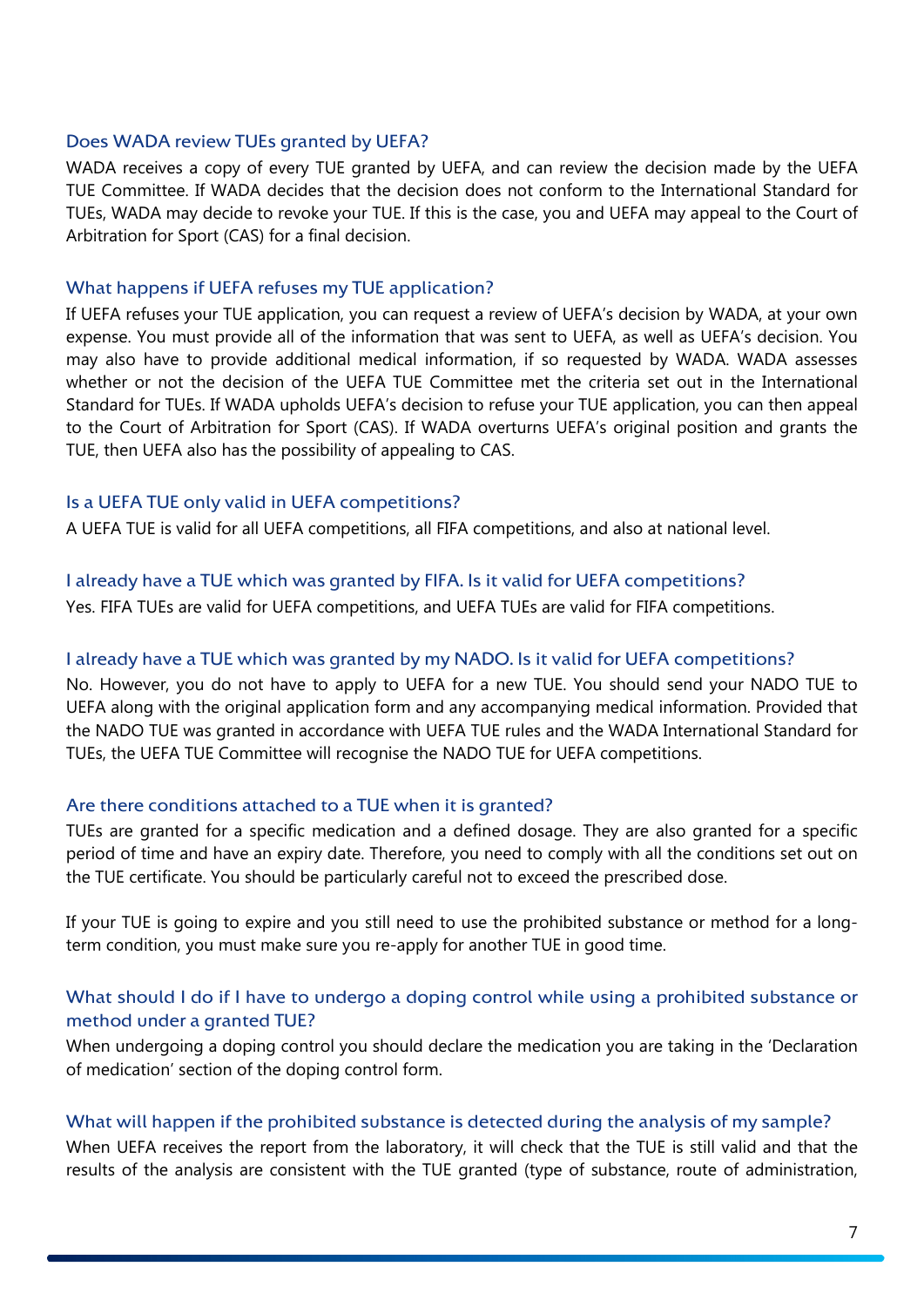dose, time frame of administration, etc.). If the check proves satisfactory, the result of your test will be recorded as negative.

## <span id="page-7-0"></span>Requirements for asthma TUEs

**The beta-2 agonists salbutamol, salmeterol and formoterol, when taken by inhalation and in therapeutic doses, are not prohibited. In addition, inhaled glucocorticoids are also not prohibited. No TUE is therefore required for these substances.**

## **All other beta-2 agonists (including terbutaline) are prohibited and their use requires a TUE. For prohibited beta-2 agonists, the following applies:**

- 1) The TUE application to the UEFA TUE Committee must include a medical file containing the following:
	- A complete medical history, including presence of symptoms typically related to asthma (chest tightness, shortness of breath, coughing, wheezing) during and after exercise, including fatigue, prolonged recovery and poor performance, as well as the onset and severity of symptoms as related to exercise, including relief from symptoms after cessation of exercise, and any influencing factors (e.g. environmental conditions, infections of the respiratory tract).
	- A comprehensive report of a recent clinical examination with specific focus on the respiratory system.
	- A spirometry report with the measure of the forced expiratory volume in one second (FEV1) at rest (peak expiratory flow measurements are not accepted).
	- If airway obstruction is present at rest, the spirometry needs to be repeated after inhalation of a short-acting beta-2 agonist to demonstrate the reversibility of bronchoconstriction (however, absence of response to bronchodilators does not exclude diagnosis of asthma).
	- In the absence of reversible airway obstruction at rest, a bronchial provocation test is required to establish the presence of airway hyper-responsiveness. Provocation may be by inhalation of cold, dry air, inhalation of aerosols, or exercise. Common provocation tests include, but are not limited to, Methacholine Aerosol Challenge, Mannitol Inhalation, Eucapnic Voluntary Hyperpnea test, Hypertonic Saline Aerosol Challenge, Exercise Challenge Tests (field or laboratory) and Histamine Challenge.
	- Exact name, speciality, address (including telephone, email and fax) of examining physician.
	- If applicable, a peak flow diary listing, for example, the peak flow values, the time they were taken, symptoms, possible allergen exposure, etc. to support the application is recommended but not mandatory.

2) The TUE application must state if the player is also taking permitted asthma medication – e.g. inhaled glucocorticoids or inhaled salbutamol, salmeterol or formoterol.

3) TUEs for asthma will be granted for four years in the case of chronic asthma and exercise-induced asthma. For renewal of a TUE, the results of follow-ups performed at least annually during the exemption period by a respiratory physician or a physician experienced in treating asthma in athletes must be submitted to the UEFA Anti-Doping Unit, as well as the results of repeated lung function tests and, ideally, a peak flow diary.